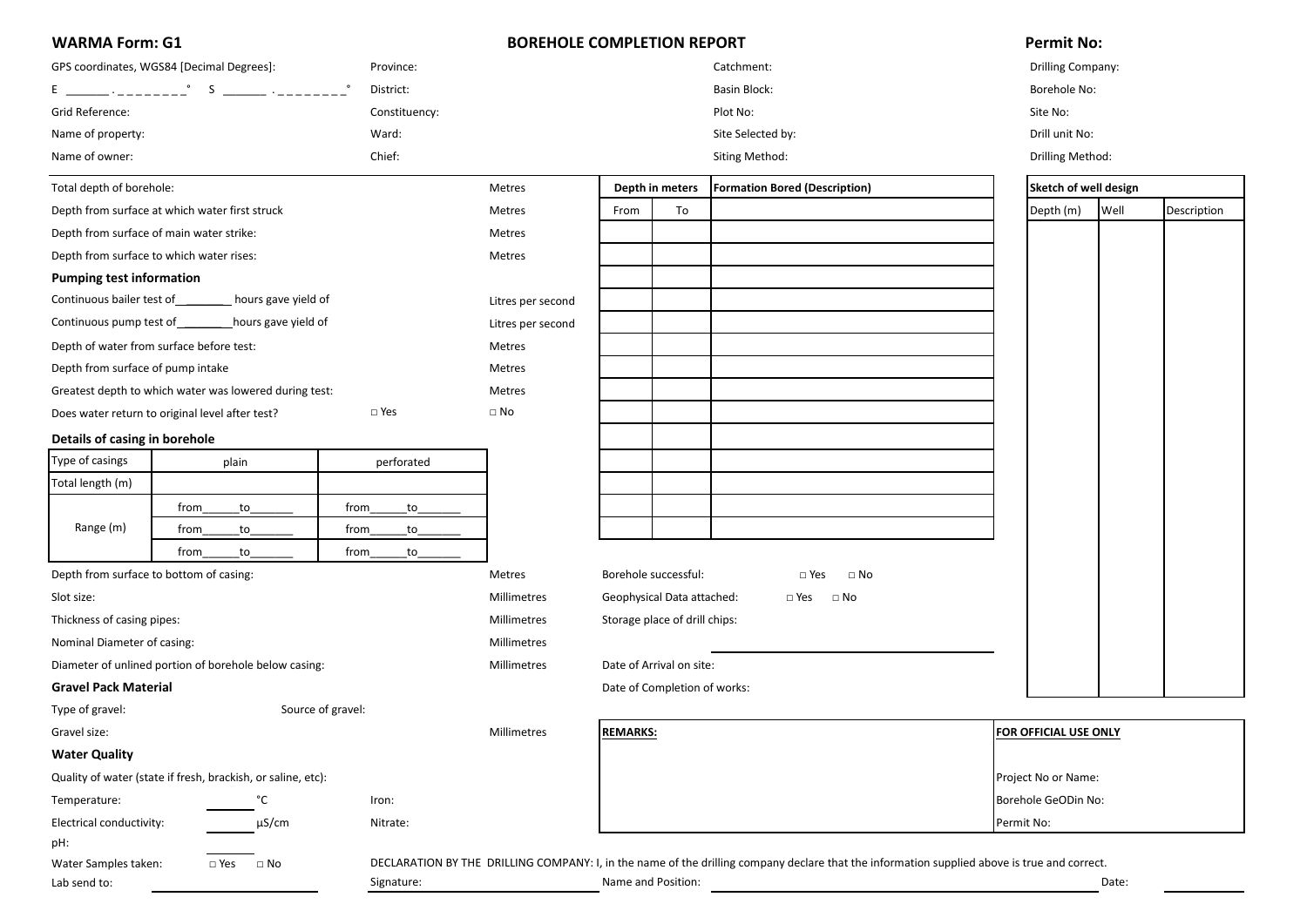Measurements:

### **BOREHOLE PUMPING TEST RECORD: CONSTANT DISCHARGE TEST**

| Client:                                                                   |                      | Date of Test:            | <b>Hours</b> |
|---------------------------------------------------------------------------|----------------------|--------------------------|--------------|
| Pump Test By:                                                             |                      | <b>Starting Time:</b>    | Hours        |
| Location:                                                                 |                      | <b>Ending Time:</b>      | hrs          |
| Borehole and B/h No.                                                      |                      | <b>Pumping Time:</b>     | min          |
| Depth to top of screens                                                   | m                    | Total Depth of borehole: | m            |
| S.W.L below Ref. Point                                                    | m                    | Depth to Pump Intake     | m            |
| Reference Point for<br><b>B</b> <i>B a a a</i> <b>b a a a a a a a a a</b> | $\Box$ Top of Casing | $\Box$ Ground Surface    |              |

### Observation Wells

|                      |                         |                                           |                                       |       | <b>Quality of Water</b> |                      | Recovery level after pumping |                    |  |
|----------------------|-------------------------|-------------------------------------------|---------------------------------------|-------|-------------------------|----------------------|------------------------------|--------------------|--|
| Clock Time           | Elapsed<br>Time (min)   | <b>Yield (Pumping</b><br>Rate) Litres/sec | Depth from Ref.<br>Point to Water (m) | clear | turbid                  | Clock Time           | Elapsed<br>Time (min)        | Water level<br>(m) |  |
| $\ddot{\phantom{a}}$ | $\pmb{0}$               |                                           |                                       |       |                         | ÷                    | $\mathbf 0$                  |                    |  |
| $\ddot{\phantom{a}}$ | $\mathbf 1$             |                                           |                                       |       |                         | ÷                    | $\mathbf{1}$                 |                    |  |
| $\ddot{\phantom{a}}$ | $\mathbf 2$             |                                           |                                       |       |                         | $\ddot{\phantom{a}}$ | $\mathbf{2}$                 |                    |  |
| $\ddot{\phantom{a}}$ | $\mathsf 3$             |                                           |                                       |       |                         | $\ddot{\phantom{a}}$ | 3                            |                    |  |
| ł,                   | $\overline{\mathbf{4}}$ |                                           |                                       |       |                         | ł,                   | 4                            |                    |  |
| ÷                    | $\sqrt{5}$              |                                           |                                       |       |                         | $\ddot{\phantom{a}}$ | 5                            |                    |  |
| ł,                   | 10                      |                                           |                                       |       |                         | $\ddot{\phantom{a}}$ | 10                           |                    |  |
| t                    | 15                      |                                           |                                       |       |                         | $\ddot{\phantom{a}}$ | 15                           |                    |  |
| t                    | 20                      |                                           |                                       |       |                         | $\ddot{\phantom{a}}$ | 20                           |                    |  |
| $\ddot{\phantom{a}}$ | 25                      |                                           |                                       |       |                         | $\ddot{\phantom{a}}$ | 25                           |                    |  |
| t                    | 30                      |                                           |                                       |       |                         | $\ddot{\phantom{a}}$ | 30                           |                    |  |
| þ                    | 35                      |                                           |                                       |       |                         | ÷                    | 35                           |                    |  |
| $\ddot{\phantom{a}}$ | 40                      |                                           |                                       |       |                         | ÷                    | 40                           |                    |  |
| $\ddot{\phantom{a}}$ | 45                      |                                           |                                       |       |                         | $\ddot{\phantom{a}}$ | 45                           |                    |  |
| $\ddot{\phantom{a}}$ | 50                      |                                           |                                       |       |                         | ÷                    | 50                           |                    |  |
| $\ddot{\phantom{a}}$ | 60                      |                                           |                                       |       |                         | $\ddot{\phantom{a}}$ | 60                           |                    |  |
| $\ddot{\phantom{a}}$ | 70                      |                                           |                                       |       |                         | ÷                    | 70                           |                    |  |
| t                    | 80                      |                                           |                                       |       |                         | $\ddot{\phantom{a}}$ | 80                           |                    |  |
| $\pm$                | 90                      |                                           |                                       |       |                         | $\ddot{\cdot}$       | 90                           |                    |  |
| $\ddot{\phantom{a}}$ | 100                     |                                           |                                       |       |                         | $\ddot{\phantom{a}}$ | 100                          |                    |  |
| $\ddot{\phantom{a}}$ | 110                     |                                           |                                       |       |                         | ÷,                   | 110                          |                    |  |
| $\ddot{\phantom{a}}$ | 120                     |                                           |                                       |       |                         | $\ddot{\phantom{a}}$ | 120                          |                    |  |
| $\ddot{\phantom{a}}$ | 150                     |                                           |                                       |       |                         | $\frac{1}{2}$        | 130                          |                    |  |
| $\ddot{\phantom{a}}$ | 180                     |                                           |                                       |       |                         | $\ddot{\phantom{a}}$ | 140                          |                    |  |
| $\ddot{\cdot}$       | 210                     |                                           |                                       |       |                         | $\ddot{\cdot}$       | 150                          |                    |  |
| $\ddot{\phantom{a}}$ | 240                     |                                           |                                       |       |                         | $\ddot{\phantom{a}}$ | 160                          |                    |  |
| $\ddot{\phantom{a}}$ | 270                     |                                           |                                       |       |                         |                      | 170                          |                    |  |
| $\ddot{\phantom{a}}$ | 300                     |                                           |                                       |       |                         |                      |                              |                    |  |
| $\ddot{\phantom{0}}$ | 330                     |                                           |                                       |       |                         | <b>REMARKS:</b>      |                              |                    |  |
| ÷                    | 360                     |                                           |                                       |       |                         |                      |                              |                    |  |
| ÷                    | 390                     |                                           |                                       |       |                         |                      |                              |                    |  |
|                      | 420                     |                                           |                                       |       |                         |                      |                              |                    |  |
|                      | 450                     |                                           |                                       |       |                         |                      |                              |                    |  |
|                      | 480                     |                                           |                                       |       |                         |                      |                              |                    |  |

The contractor is required to sign this Report as it is true and correct.

Signature on behalf of the Contractor/Drilling Company

Name : \_\_\_\_\_\_\_\_\_\_\_\_\_\_\_\_\_\_\_\_\_\_\_ Signature: \_\_\_\_\_\_\_\_\_\_\_\_\_\_\_\_\_\_\_\_\_\_\_

| Position : |  |  |  |
|------------|--|--|--|
|------------|--|--|--|

Position : \_\_\_\_\_\_\_\_\_\_\_\_\_\_\_\_\_\_\_\_\_ Date of Approval: \_\_\_\_\_\_\_\_\_\_\_\_\_\_\_\_\_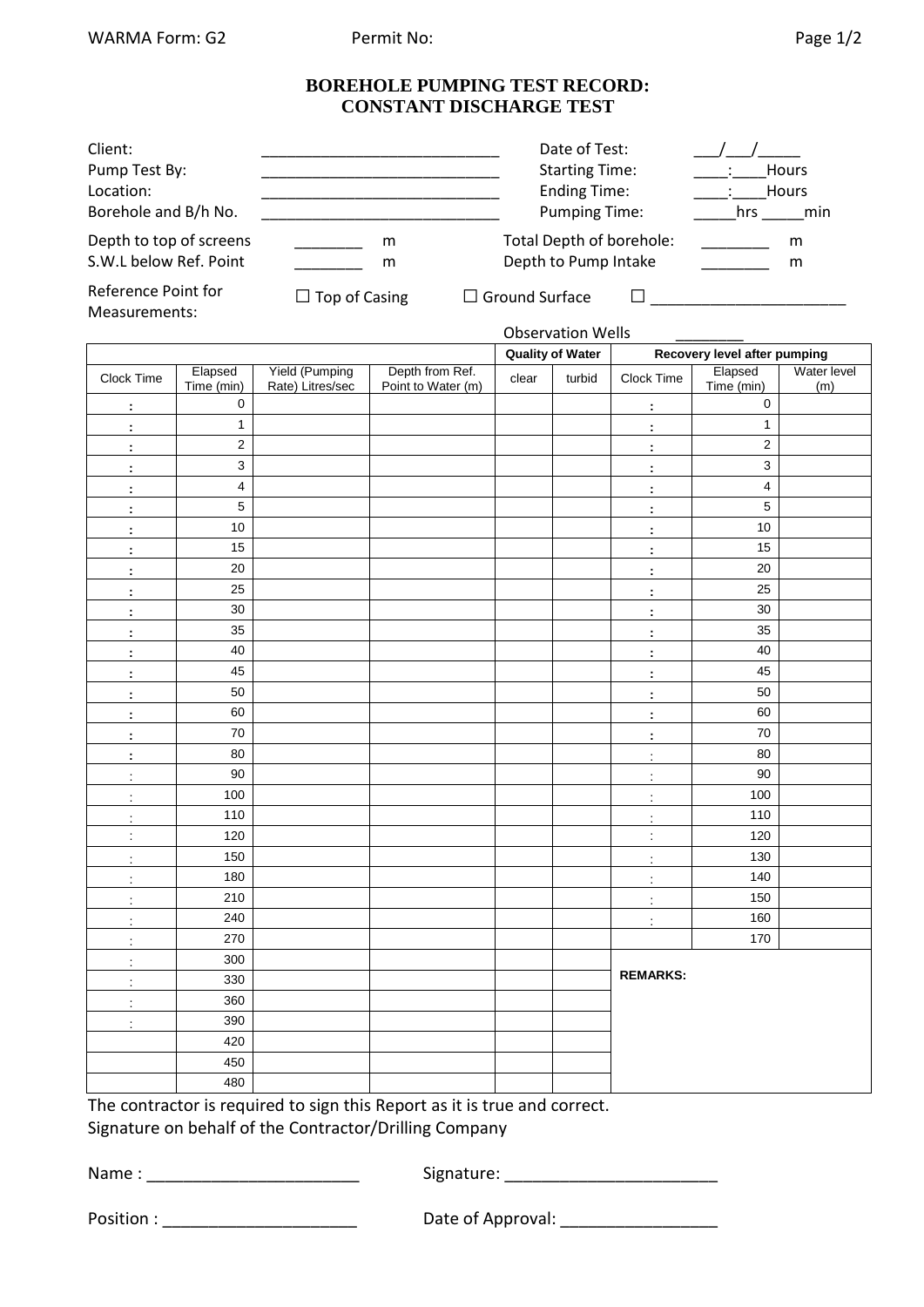# **Sketch Map**

of location, pumped well and observation wells (if any)with distances from pumped well in meters, direction of discharge and length of discharge pipe as well as nearby streams or other open water sources or groundwater abstraction sites:





## **Additional Remarks**

In particular regarding weather conditions prior to and during test pumping and possibly on-going abstractions/irrigation in the vicinity, or specific geological conditions observed:

\_\_\_\_\_\_\_\_\_\_\_\_\_\_\_\_\_\_\_\_\_\_\_\_\_\_\_\_\_\_\_\_\_\_\_\_\_\_\_\_\_\_\_\_\_\_\_\_\_\_\_\_\_\_\_\_\_\_\_\_\_\_\_\_\_\_\_\_\_\_\_\_\_\_\_\_\_ \_\_\_\_\_\_\_\_\_\_\_\_\_\_\_\_\_\_\_\_\_\_\_\_\_\_\_\_\_\_\_\_\_\_\_\_\_\_\_\_\_\_\_\_\_\_\_\_\_\_\_\_\_\_\_\_\_\_\_\_\_\_\_\_\_\_\_\_\_\_\_\_\_\_\_\_\_ \_\_\_\_\_\_\_\_\_\_\_\_\_\_\_\_\_\_\_\_\_\_\_\_\_\_\_\_\_\_\_\_\_\_\_\_\_\_\_\_\_\_\_\_\_\_\_\_\_\_\_\_\_\_\_\_\_\_\_\_\_\_\_\_\_\_\_\_\_\_\_\_\_\_\_\_\_ \_\_\_\_\_\_\_\_\_\_\_\_\_\_\_\_\_\_\_\_\_\_\_\_\_\_\_\_\_\_\_\_\_\_\_\_\_\_\_\_\_\_\_\_\_\_\_\_\_\_\_\_\_\_\_\_\_\_\_\_\_\_\_\_\_\_\_\_\_\_\_\_\_\_\_\_\_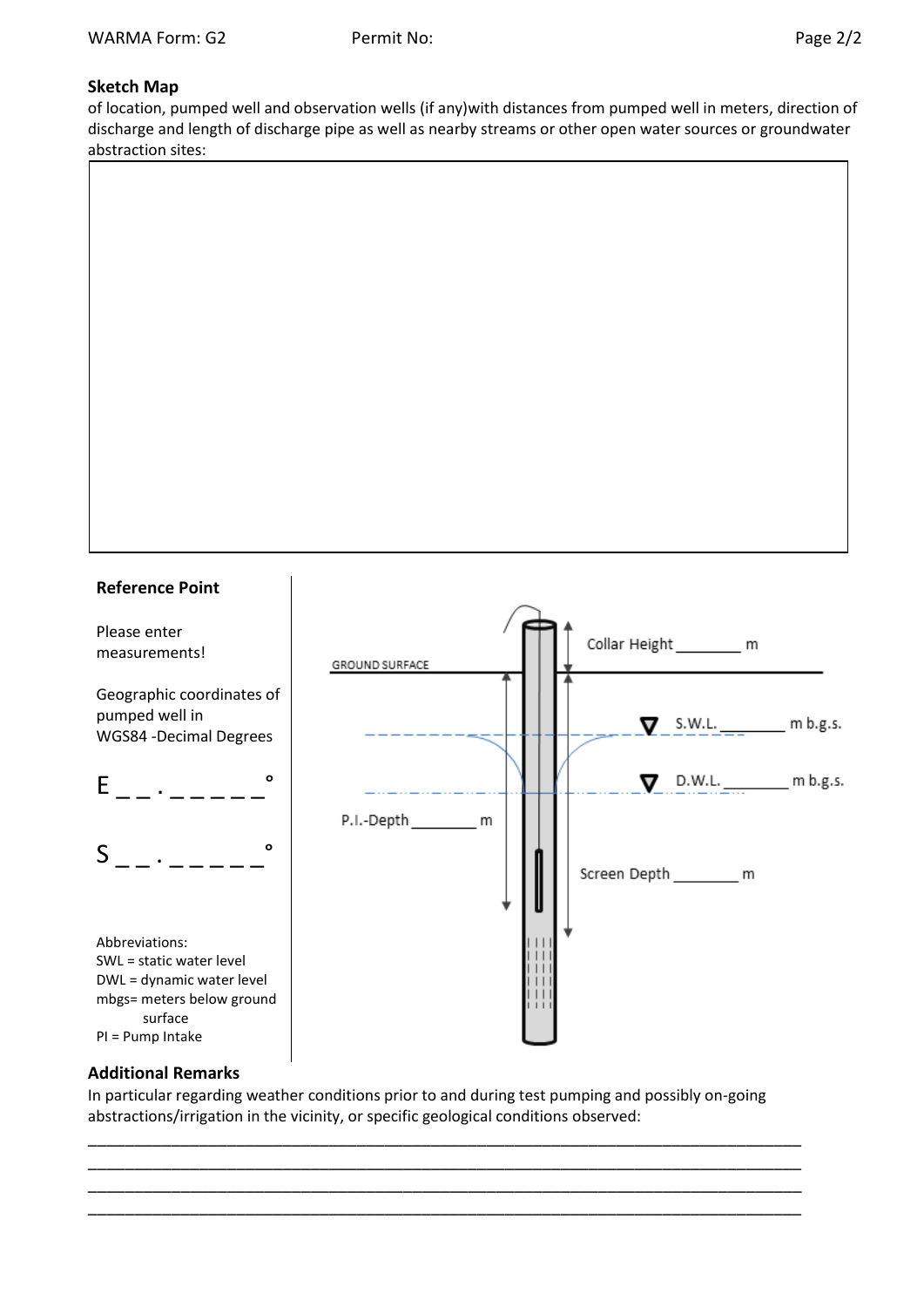### **BOREHOLE PUMPING TEST RECORD: VARIABLE DISCHARGE TEST**

| Client:                              |                      | Date of Test:            | <b>Hours</b> |
|--------------------------------------|----------------------|--------------------------|--------------|
| Pump Test By:                        |                      | <b>Starting Time:</b>    | <b>Hours</b> |
| Location:                            |                      | <b>Ending Time:</b>      | hrs          |
| Borehole and B/h No.                 |                      | <b>Pumping Time:</b>     | min          |
| Depth to top of screens              | m                    | Total Depth of borehole: | m            |
| S.W.L below Ref. Point               | m                    | Depth to Pump Intake     | m            |
| Reference Point for<br>Measurements: | $\Box$ Top of Casing | $\Box$ Ground Surface    |              |
| <b>Total Number of Steps:</b>        |                      | Duration of step         | min          |

| STEP <sub>1</sub> |                         |                                      | <b>STEP 2</b>     |                      |                           |                                      |                   |  |
|-------------------|-------------------------|--------------------------------------|-------------------|----------------------|---------------------------|--------------------------------------|-------------------|--|
| <b>Clock</b>      | <b>Elapsed</b>          | Yield                                | <b>Depth from</b> | <b>Clock</b>         | <b>Elapsed</b>            | Yield                                | <b>Depth from</b> |  |
|                   | <b>Time</b>             | (Pumping Rate)                       | Ref. Point to     |                      | <b>Time</b>               | (Pumping Rate)                       | Ref. Point to     |  |
| Time              | (min)                   | Litres/sec                           | Water (m)         | Time                 | (min)                     | Litres/sec                           | Water (m)         |  |
| Ì,                | $\mathbf 0$             |                                      |                   | t,                   | $\boldsymbol{0}$          |                                      |                   |  |
| ÷                 | 1                       |                                      |                   | t,                   | 1                         |                                      |                   |  |
| Ì,                | $\overline{2}$          |                                      |                   | t,                   | $\overline{2}$            |                                      |                   |  |
| Ì,                | $\mathbf{3}$            |                                      |                   | t,                   | $\ensuremath{\mathsf{3}}$ |                                      |                   |  |
| t                 | $\overline{\mathbf{4}}$ |                                      |                   | t,                   | $\overline{\mathbf{4}}$   |                                      |                   |  |
| Ì                 | 5                       |                                      |                   | t,                   | 5                         |                                      |                   |  |
| t                 | 10                      |                                      |                   | t,                   | 10                        |                                      |                   |  |
| t                 | 15                      |                                      |                   | t,                   | 15                        |                                      |                   |  |
| Ì                 | 20                      |                                      |                   | t,                   | 20                        |                                      |                   |  |
| t                 | 25                      |                                      |                   | t,                   | 25                        |                                      |                   |  |
| t,                | 30                      |                                      |                   | t,                   | 30                        |                                      |                   |  |
| t                 | 35                      |                                      |                   | t,                   | 35                        |                                      |                   |  |
| t                 | 40                      |                                      |                   | t,                   | 40                        |                                      |                   |  |
| t                 | 45                      |                                      |                   | t,                   | 45                        |                                      |                   |  |
| t                 | 50                      |                                      |                   | t,                   | 50                        |                                      |                   |  |
| t                 | 60                      |                                      |                   | t,                   | 60                        |                                      |                   |  |
| t                 | 70                      |                                      |                   | t,                   | 70                        |                                      |                   |  |
| t                 | 80                      |                                      |                   | t,                   | 80                        |                                      |                   |  |
| t,                | 90                      |                                      |                   | Ì,                   | 90                        |                                      |                   |  |
| t                 | 100                     |                                      |                   | t,                   | 100                       |                                      |                   |  |
| t,                | 110                     |                                      |                   | t,                   | 110                       |                                      |                   |  |
| t                 | 120                     |                                      |                   | $\ddot{\phantom{a}}$ | 120                       |                                      |                   |  |
| t                 |                         |                                      |                   | t,                   |                           |                                      |                   |  |
| t,                |                         |                                      |                   | t                    |                           |                                      |                   |  |
| Ì,                |                         |                                      |                   | $\ddot{\phantom{a}}$ |                           |                                      |                   |  |
| t                 |                         |                                      |                   | t,                   |                           |                                      |                   |  |
| t                 |                         |                                      |                   | $\ddot{\phantom{a}}$ |                           |                                      |                   |  |
| Ì,                |                         |                                      |                   | t,                   |                           |                                      |                   |  |
| Ì,                |                         |                                      |                   | $\ddot{\phantom{a}}$ |                           |                                      |                   |  |
| Ì,                |                         |                                      |                   | ÷                    |                           |                                      |                   |  |
| Ì,                |                         |                                      |                   | t,                   |                           |                                      |                   |  |
| ċ,                |                         |                                      |                   | ÷                    |                           |                                      |                   |  |
|                   |                         | Quality of Water after Step □ Turbid | $\Box$ Clear      |                      |                           | Quality of Water after Step □ Turbid | $\Box$ Clear      |  |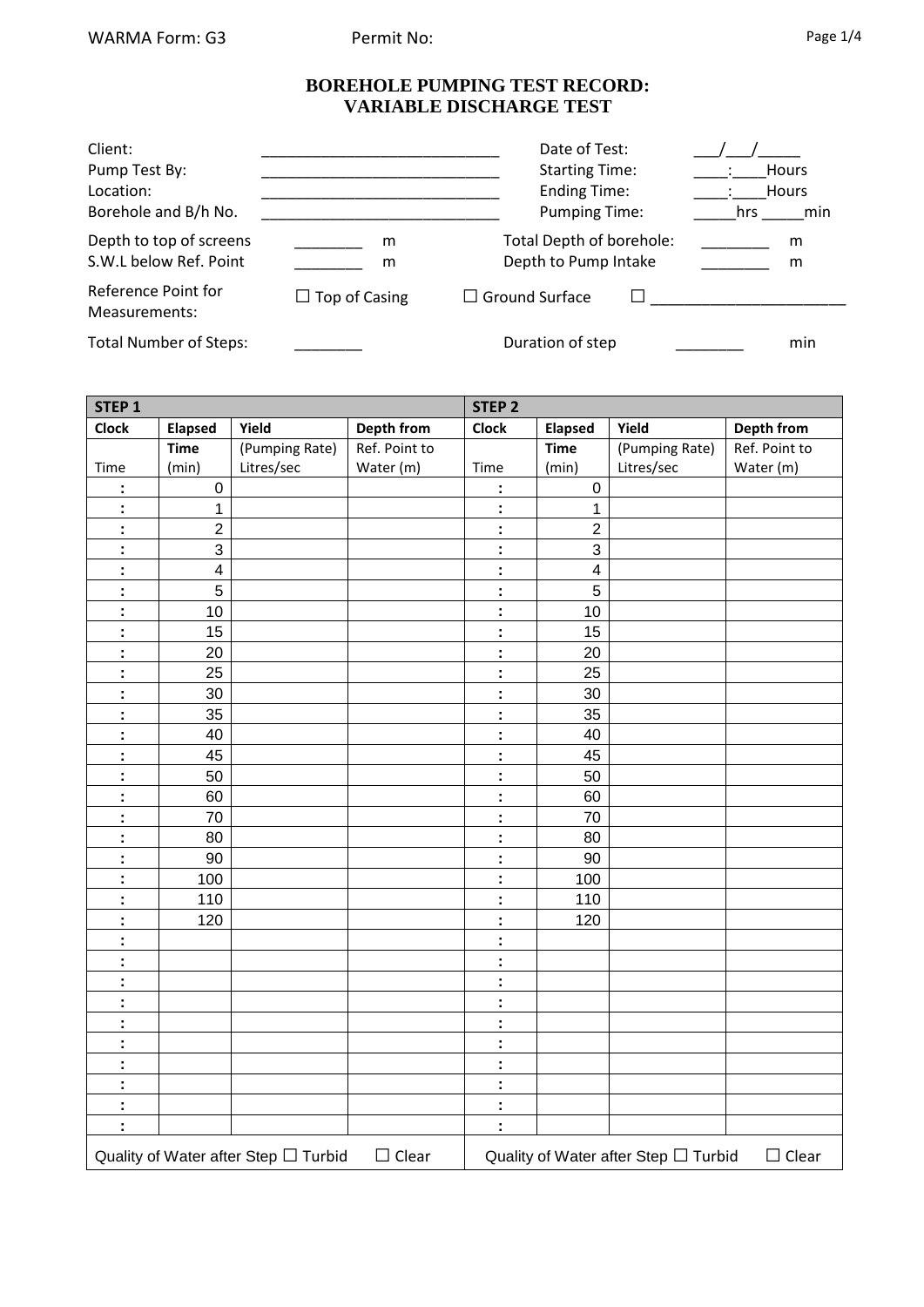| ≏<br>79 P | 1 |
|-----------|---|
|-----------|---|

| STEP <sub>3</sub> |                         |                                      |               | STEP 4       |                         |                                      |               |  |  |
|-------------------|-------------------------|--------------------------------------|---------------|--------------|-------------------------|--------------------------------------|---------------|--|--|
| <b>Clock</b>      | Elapsed                 | Yield                                | Depth from    | <b>Clock</b> | <b>Elapsed</b>          | Yield                                | Depth from    |  |  |
|                   | <b>Time</b>             | (Pumping Rate)                       | Ref. Point to |              | <b>Time</b>             | (Pumping Rate)                       | Ref. Point to |  |  |
| Time              | (min)                   | Litres/sec                           | Water (m)     | Time         | (min)                   | Litres/sec                           | Water (m)     |  |  |
| t                 | $\pmb{0}$               |                                      |               | t            | $\pmb{0}$               |                                      |               |  |  |
| t                 | $\mathbf{1}$            |                                      |               | Ì,           | 1                       |                                      |               |  |  |
| ł                 | $\overline{2}$          |                                      |               | Ì,           | $\overline{2}$          |                                      |               |  |  |
| ł                 | $\mathbf{3}$            |                                      |               | :            | 3                       |                                      |               |  |  |
| t                 | $\overline{\mathbf{4}}$ |                                      |               | t            | $\overline{\mathbf{4}}$ |                                      |               |  |  |
| t                 | $\overline{5}$          |                                      |               | t            | $\overline{5}$          |                                      |               |  |  |
| t                 | 10                      |                                      |               | t            | 10                      |                                      |               |  |  |
| ÷                 | 15                      |                                      |               | ÷            | 15                      |                                      |               |  |  |
| t                 | 20                      |                                      |               | t            | 20                      |                                      |               |  |  |
| ł                 | 25                      |                                      |               | ŀ            | 25                      |                                      |               |  |  |
| ł                 | 30                      |                                      |               | ŀ            | 30                      |                                      |               |  |  |
| Ì,                | 35                      |                                      |               | ŀ            | 35                      |                                      |               |  |  |
| ċ                 | 40                      |                                      |               | ċ            | 40                      |                                      |               |  |  |
| Ì,                | 45                      |                                      |               | t            | 45                      |                                      |               |  |  |
| Ì,                | 50                      |                                      |               | ÷            | 50                      |                                      |               |  |  |
| ÷                 | 60                      |                                      |               | t            | 60                      |                                      |               |  |  |
| Ì,                | 70                      |                                      |               | t            | 70                      |                                      |               |  |  |
| Ì,                | 80                      |                                      |               | Ì,           | 80                      |                                      |               |  |  |
| Ì,                | 90                      |                                      |               | Ì,           | 90                      |                                      |               |  |  |
| Ì                 | 100                     |                                      |               | Ì            | 100                     |                                      |               |  |  |
| t                 | 110                     |                                      |               | t            | 110                     |                                      |               |  |  |
| Ì                 | 120                     |                                      |               | Ì            | 120                     |                                      |               |  |  |
| t,                |                         |                                      |               | ÷            |                         |                                      |               |  |  |
| t,                |                         |                                      |               | ÷            |                         |                                      |               |  |  |
| t                 |                         |                                      |               | t            |                         |                                      |               |  |  |
| t                 |                         |                                      |               | t            |                         |                                      |               |  |  |
| Ì                 |                         |                                      |               | t            |                         |                                      |               |  |  |
| Ì                 |                         |                                      |               | ċ            |                         |                                      |               |  |  |
| Ì,                |                         |                                      |               | Ì,           |                         |                                      |               |  |  |
| Ì,                |                         |                                      |               | Ì,           |                         |                                      |               |  |  |
| Ì,                |                         |                                      |               | Ì,           |                         |                                      |               |  |  |
|                   |                         |                                      |               |              |                         |                                      |               |  |  |
|                   |                         | Quality of Water after Step □ Turbid | $\Box$ Clear  |              |                         | Quality of Water after Step □ Turbid | $\Box$ Clear  |  |  |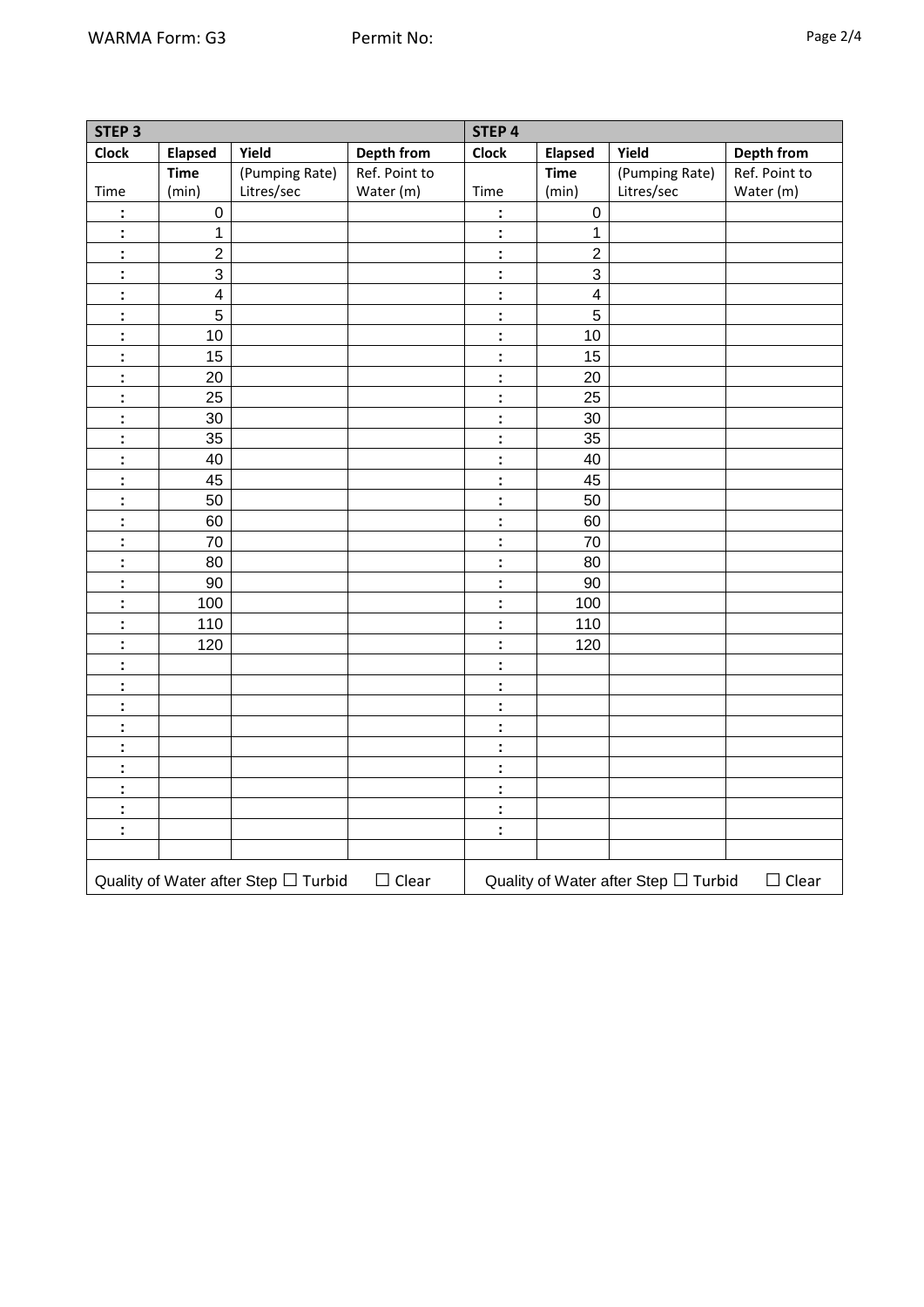| <b>LAST STEP</b>     |                 |                                      |                   |                      | <b>RECOVERY LEVEL AFTER PUMPING</b> |               |
|----------------------|-----------------|--------------------------------------|-------------------|----------------------|-------------------------------------|---------------|
| Clock                | <b>Elapsed</b>  | Yield                                | <b>Depth from</b> | <b>Clock</b>         | <b>Elapsed</b>                      | Depth from    |
|                      | <b>Time</b>     | (Pumping Rate)                       | Ref. Point to     |                      | <b>Time</b>                         | Ref. Point to |
| Time                 | (min)           | Litres/sec                           | Water (m)         | Time                 | (min)                               | Water (m)     |
| $\ddot{\phantom{a}}$ | $\mathbf 0$     |                                      |                   | ÷                    | $\boldsymbol{0}$                    |               |
| $\ddot{\phantom{a}}$ | $\mathbf{1}$    |                                      |                   | ÷                    | $\mathbf{1}$                        |               |
| $\ddot{\phantom{a}}$ | $\overline{2}$  |                                      |                   | ÷                    | $\overline{2}$                      |               |
| $\ddot{\phantom{a}}$ | $\mathbf{3}$    |                                      |                   | ÷                    | $\mathbf{3}$                        |               |
| $\ddot{\phantom{a}}$ | $\overline{4}$  |                                      |                   | ÷                    | $\overline{4}$                      |               |
| $\ddot{\phantom{a}}$ | $5\overline{)}$ |                                      |                   | ÷                    | 5                                   |               |
| ÷                    | $10$            |                                      |                   | ÷                    | 10 <sup>°</sup>                     |               |
| $\ddot{\phantom{a}}$ | 15              |                                      |                   | ÷                    | 15                                  |               |
| $\mathbb{C}$         | 20              |                                      |                   | $\mathbf{r}$         | 20                                  |               |
| $\ddot{\phantom{a}}$ | 25              |                                      |                   | ÷                    | 25                                  |               |
| $\ddot{\phantom{a}}$ | $30\,$          |                                      |                   | ÷                    | 30                                  |               |
| $\ddot{\phantom{a}}$ | 35              |                                      |                   | $\ddot{\phantom{a}}$ | 35                                  |               |
| $\ddot{\phantom{a}}$ | 40              |                                      |                   | ÷                    | 40                                  |               |
| $\ddot{\phantom{a}}$ | 45              |                                      |                   | $\ddot{\phantom{a}}$ | 45                                  |               |
| $\ddot{\phantom{a}}$ | 50              |                                      |                   | ÷                    | 50                                  |               |
| $\overline{1}$       | 60              |                                      |                   | $\ddot{\phantom{a}}$ | 60                                  |               |
| $\ddot{\phantom{a}}$ | 70              |                                      |                   | ÷                    | 70                                  |               |
| $\ddot{\phantom{a}}$ | 80              |                                      |                   | $\mathbf{r}$         | 80                                  |               |
| $\mathbb{C}^2$       | 90              |                                      |                   | ÷                    | 90                                  |               |
| $\ddot{\phantom{a}}$ | 100             |                                      |                   | $\ddot{\phantom{a}}$ | 100                                 |               |
| $\ddot{\phantom{a}}$ | 110             |                                      |                   | ÷                    | 110                                 |               |
| $\ddot{\phantom{a}}$ | 120             |                                      |                   | ÷.                   | 120                                 |               |
| $\ddot{\phantom{a}}$ |                 |                                      |                   | $\ddot{\phantom{a}}$ |                                     |               |
| $\ddot{\phantom{a}}$ |                 |                                      |                   | ÷                    |                                     |               |
| $\ddot{\phantom{a}}$ |                 |                                      |                   | $\ddot{\phantom{a}}$ |                                     |               |
| $\ddot{\phantom{a}}$ |                 |                                      |                   | ÷                    |                                     |               |
| $\ddot{\phantom{a}}$ |                 |                                      |                   | <b>REMARKS:</b>      |                                     |               |
| $\ddot{\phantom{a}}$ |                 |                                      |                   |                      |                                     |               |
|                      |                 |                                      |                   |                      |                                     |               |
| $\ddot{\phantom{a}}$ |                 |                                      |                   |                      |                                     |               |
| $\ddot{\phantom{a}}$ |                 |                                      |                   |                      |                                     |               |
| ÷                    |                 |                                      |                   |                      |                                     |               |
|                      |                 |                                      |                   |                      |                                     |               |
|                      |                 | Quality of Water after Step □ Turbid | $\Box$ Clear      |                      |                                     |               |

The contractor is required to sign this Report as it is true and correct.

Signature on behalf of the Contractor/Drilling Company

Name : \_\_\_\_\_\_\_\_\_\_\_\_\_\_\_\_\_\_\_\_\_\_\_ Signature: \_\_\_\_\_\_\_\_\_\_\_\_\_\_\_\_\_\_\_\_\_\_\_

Position : \_\_\_\_\_\_\_\_\_\_\_\_\_\_\_\_\_\_\_\_\_ Date of Approval: \_\_\_\_\_\_\_\_\_\_\_\_\_\_\_\_\_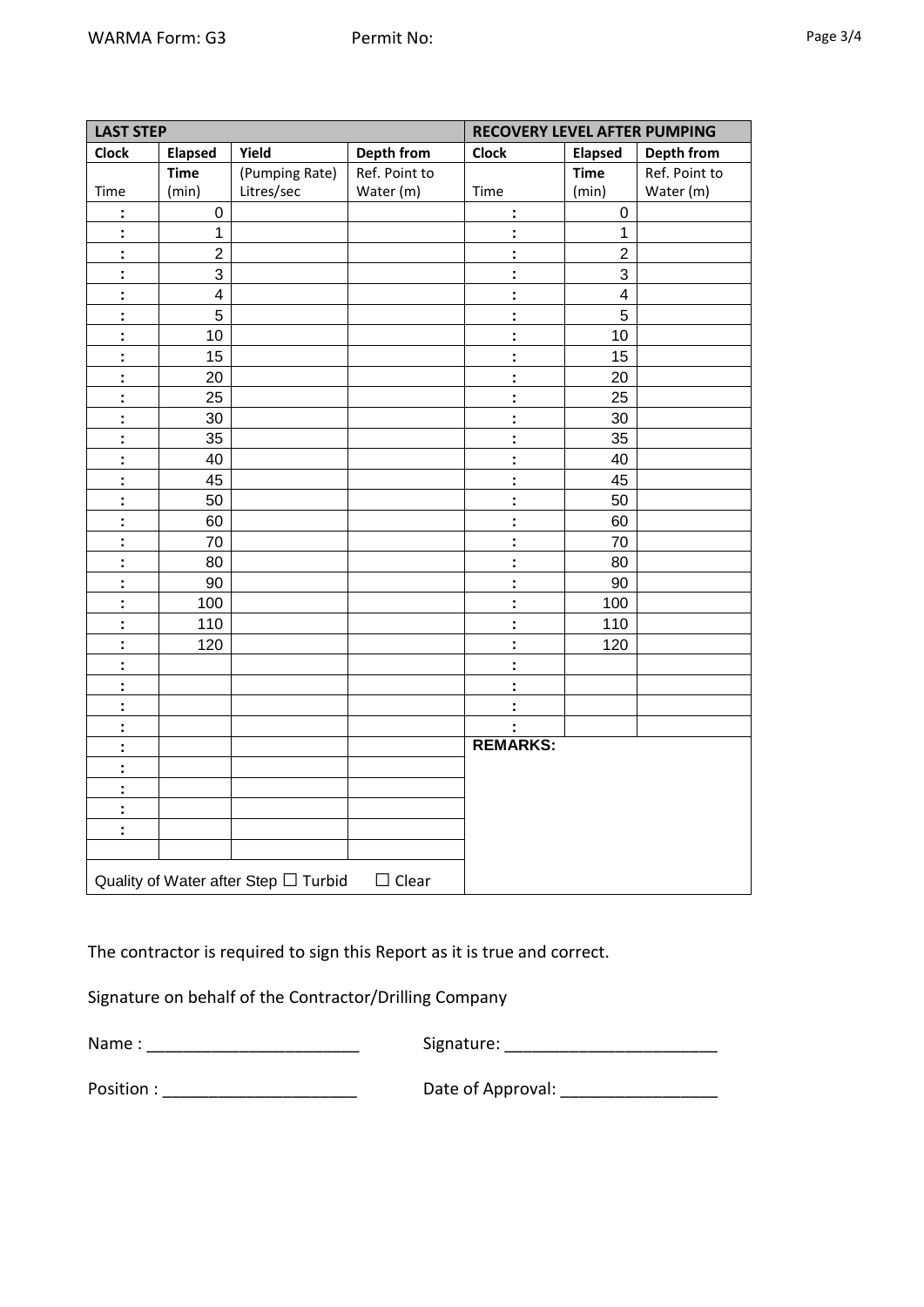### **Sketch Map**

of location, pumped well and observation wells (if any)with distances from pumped well in meters, direction of discharge and length of discharge pipe as well as nearby streams or other open water sources or groundwater abstraction sites:





### **Additional Remarks**

In particular regarding weather conditions prior to and during test pumping and possibly on-going abstractions/irrigation in the vicinity, or specific geological conditions observed:

\_\_\_\_\_\_\_\_\_\_\_\_\_\_\_\_\_\_\_\_\_\_\_\_\_\_\_\_\_\_\_\_\_\_\_\_\_\_\_\_\_\_\_\_\_\_\_\_\_\_\_\_\_\_\_\_\_\_\_\_\_\_\_\_\_\_\_\_\_\_\_\_\_\_\_\_\_ \_\_\_\_\_\_\_\_\_\_\_\_\_\_\_\_\_\_\_\_\_\_\_\_\_\_\_\_\_\_\_\_\_\_\_\_\_\_\_\_\_\_\_\_\_\_\_\_\_\_\_\_\_\_\_\_\_\_\_\_\_\_\_\_\_\_\_\_\_\_\_\_\_\_\_\_\_ \_\_\_\_\_\_\_\_\_\_\_\_\_\_\_\_\_\_\_\_\_\_\_\_\_\_\_\_\_\_\_\_\_\_\_\_\_\_\_\_\_\_\_\_\_\_\_\_\_\_\_\_\_\_\_\_\_\_\_\_\_\_\_\_\_\_\_\_\_\_\_\_\_\_\_\_\_ \_\_\_\_\_\_\_\_\_\_\_\_\_\_\_\_\_\_\_\_\_\_\_\_\_\_\_\_\_\_\_\_\_\_\_\_\_\_\_\_\_\_\_\_\_\_\_\_\_\_\_\_\_\_\_\_\_\_\_\_\_\_\_\_\_\_\_\_\_\_\_\_\_\_\_\_\_